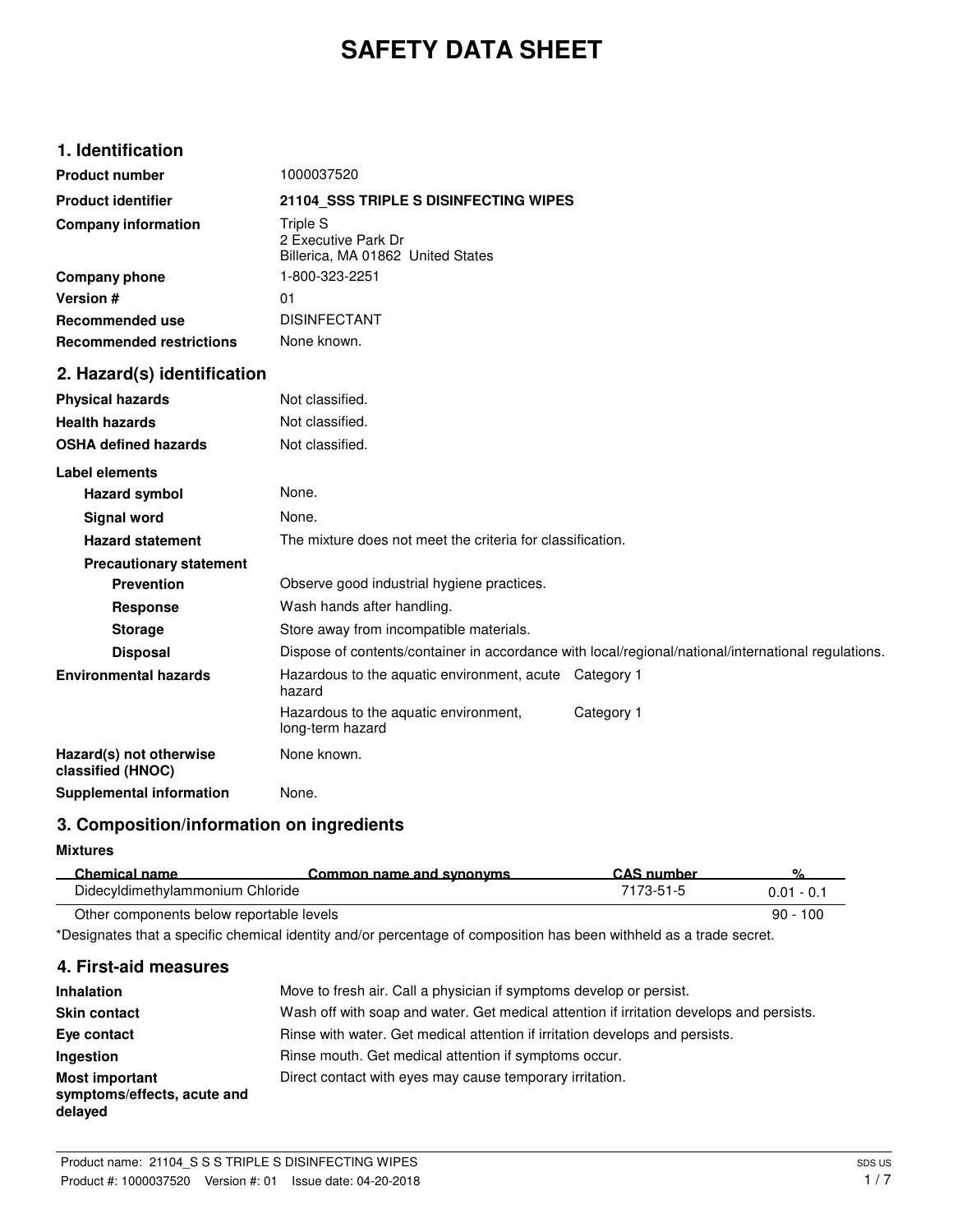**Indication of immediate** Treat symptomatically. **medical attention and special treatment needed General information**

Ensure that medical personnel are aware of the material(s) involved, and take precautions to protect themselves.

# **5. Fire-fighting measures**

| Suitable extinguishing media                                     | Water fog. Foam. Dry chemical powder. Carbon dioxide (CO2).                                   |
|------------------------------------------------------------------|-----------------------------------------------------------------------------------------------|
| Unsuitable extinguishing<br>media                                | Do not use water jet as an extinguisher, as this will spread the fire.                        |
| Specific hazards arising from<br>the chemical                    | During fire, gases hazardous to health may be formed.                                         |
| Special protective equipment<br>and precautions for firefighters | Self-contained breathing apparatus and full protective clothing must be worn in case of fire. |
| Fire fighting<br>equipment/instructions                          | Move containers from fire area if you can do so without risk.                                 |
| <b>Specific methods</b>                                          | Use standard firefighting procedures and consider the hazards of other involved materials.    |
| <b>General fire hazards</b>                                      | No unusual fire or explosion hazards noted.                                                   |

# **6. Accidental release measures**

| Personal precautions,<br>protective equipment and<br>emergency procedures | Keep unnecessary personnel away. Keep people away from and upwind of spill/leak. Wear<br>appropriate protective equipment and clothing during clean-up. Ensure adequate ventilation. Local<br>authorities should be advised if significant spillages cannot be contained. For personal protection,<br>see section 8 of the SDS. |
|---------------------------------------------------------------------------|---------------------------------------------------------------------------------------------------------------------------------------------------------------------------------------------------------------------------------------------------------------------------------------------------------------------------------|
| <b>Methods and materials for</b><br>containment and cleaning up           | Prevent entry into waterways, sewer, basements or confined areas.                                                                                                                                                                                                                                                               |
|                                                                           | Large Spills: Stop the flow of material, if this is without risk. Dike the spilled material, where this is<br>possible. Cover with plastic sheet to prevent spreading. Absorb in vermiculite, dry sand or earth<br>and place into containers. Following product recovery, flush area with water.                                |
|                                                                           | Small Spills: Wipe up with absorbent material (e.g. cloth, fleece). Clean surface thoroughly to<br>remove residual contamination.                                                                                                                                                                                               |
|                                                                           | Never return spills to original containers for re-use. For waste disposal, see section 13 of the SDS.                                                                                                                                                                                                                           |
| <b>Environmental precautions</b>                                          | Avoid release to the environment. Inform appropriate managerial or supervisory personnel of all<br>environmental releases. Prevent further leakage or spillage if safe to do so. Avoid discharge into<br>drains, water courses or onto the ground.                                                                              |
| 7. Handling and storage                                                   |                                                                                                                                                                                                                                                                                                                                 |

Provide adequate ventilation. Wear appropriate personal protective equipment. Avoid release to the environment. Observe good industrial hygiene practices. **Precautions for safe handling** Store in original tightly closed container. Store away from incompatible materials (see Section 10 **Conditions for safe storage,**

of the SDS). **including any incompatibilities**

# **8. Exposure controls/personal protection**

| <b>Occupational exposure limits</b> | No exposure limits noted for ingredient(s).                                                                                                                                                                                                                                                                                                                                                            |
|-------------------------------------|--------------------------------------------------------------------------------------------------------------------------------------------------------------------------------------------------------------------------------------------------------------------------------------------------------------------------------------------------------------------------------------------------------|
| <b>Biological limit values</b>      | No biological exposure limits noted for the ingredient(s).                                                                                                                                                                                                                                                                                                                                             |
| Appropriate engineering<br>controls | Good general ventilation (typically 10 air changes per hour) should be used. Ventilation rates<br>should be matched to conditions. If applicable, use process enclosures, local exhaust ventilation,<br>or other engineering controls to maintain airborne levels below recommended exposure limits. If<br>exposure limits have not been established, maintain airborne levels to an acceptable level. |
|                                     | Individual protection measures, such as personal protective equipment                                                                                                                                                                                                                                                                                                                                  |
| Eye/face protection                 | Wear safety glasses with side shields (or goggles).                                                                                                                                                                                                                                                                                                                                                    |
| <b>Skin protection</b>              |                                                                                                                                                                                                                                                                                                                                                                                                        |
| <b>Hand protection</b>              | Wear appropriate chemical resistant gloves. Suitable gloves can be recommended by the glove<br>supplier.                                                                                                                                                                                                                                                                                               |
| Other                               | Wear suitable protective clothing.                                                                                                                                                                                                                                                                                                                                                                     |
| <b>Respiratory protection</b>       | In case of insufficient ventilation, wear suitable respiratory equipment.                                                                                                                                                                                                                                                                                                                              |
| <b>Thermal hazards</b>              | Wear appropriate thermal protective clothing, when necessary.                                                                                                                                                                                                                                                                                                                                          |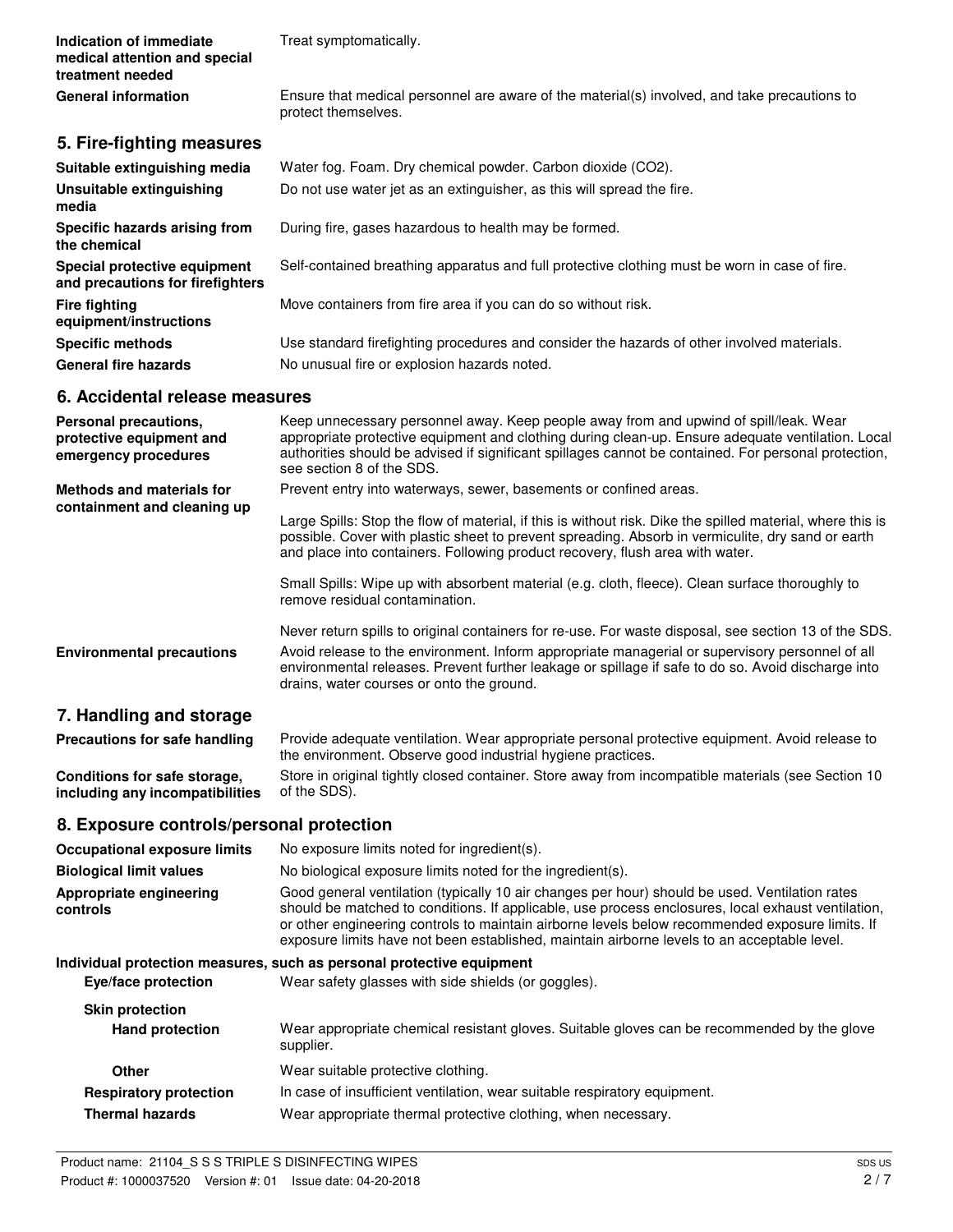Always observe good personal hygiene measures, such as washing after handling the material and before eating, drinking, and/or smoking. Routinely wash work clothing and protective equipment to remove contaminants.

## **9. Physical and chemical properties**

| <b>Appearance</b>                                 |                                           |  |  |
|---------------------------------------------------|-------------------------------------------|--|--|
| <b>Physical state</b>                             | Liquid.                                   |  |  |
| <b>Form</b>                                       | Premoistened towel                        |  |  |
| Color                                             | Not available.                            |  |  |
| Odor                                              | pleasant                                  |  |  |
| <b>Odor threshold</b>                             | Not available.                            |  |  |
| pH                                                | 7 - 9 supplier estimated                  |  |  |
| Melting point/freezing point                      | Not available.                            |  |  |
| Initial boiling point and boiling<br>range        | 212 °F (100 °C) estimated                 |  |  |
| <b>Flash point</b>                                | > 200.0 °F (> 93.3 °C) supplier estimated |  |  |
| <b>Evaporation rate</b>                           | Not available.                            |  |  |
| Flammability (solid, gas)                         | Not applicable.                           |  |  |
| Upper/lower flammability or explosive limits      |                                           |  |  |
| <b>Flammability limit - lower</b><br>(%)          | Not available.                            |  |  |
| <b>Flammability limit - upper</b><br>$(\%)$       | Not available.                            |  |  |
| Explosive limit - lower (%)                       | Not available.                            |  |  |
| Explosive limit - upper (%)                       | Not available.                            |  |  |
| Vapor pressure                                    | Not available.                            |  |  |
| <b>Vapor density</b>                              | Not available.                            |  |  |
| <b>Relative density</b>                           | Not available.                            |  |  |
| Solubility(ies)                                   |                                           |  |  |
| <b>Solubility (water)</b>                         | Not available.                            |  |  |
| <b>Partition coefficient</b><br>(n-octanol/water) | Not available.                            |  |  |
| <b>Auto-ignition temperature</b>                  | Not available.                            |  |  |
| <b>Decomposition temperature</b>                  | Not available.                            |  |  |
| <b>Viscosity</b>                                  | Not available.                            |  |  |
| <b>Other information</b>                          |                                           |  |  |
| <b>Explosive properties</b>                       | Not explosive.                            |  |  |
| <b>Oxidizing properties</b>                       | Not oxidizing.                            |  |  |
| 10. Stability and reactivity                      |                                           |  |  |

# **Reactivity** The product is stable and non-reactive under normal conditions of use, storage and transport. **Chemical stability** Material is stable under normal conditions. **Possibility of hazardous** Hazardous polymerization does not occur. **reactions Conditions to avoid Avoid temperatures exceeding the flash point. Contact with incompatible materials. Incompatible materials** Strong oxidizing agents. Hazardous decomposition No hazardous decomposition products are known. **products**

# **11. Toxicological information**

#### **Information on likely routes of exposure**

| <b>Inhalation</b>   | No adverse effects due to inhalation are expected.   |
|---------------------|------------------------------------------------------|
| <b>Skin contact</b> | No adverse effects due to skin contact are expected. |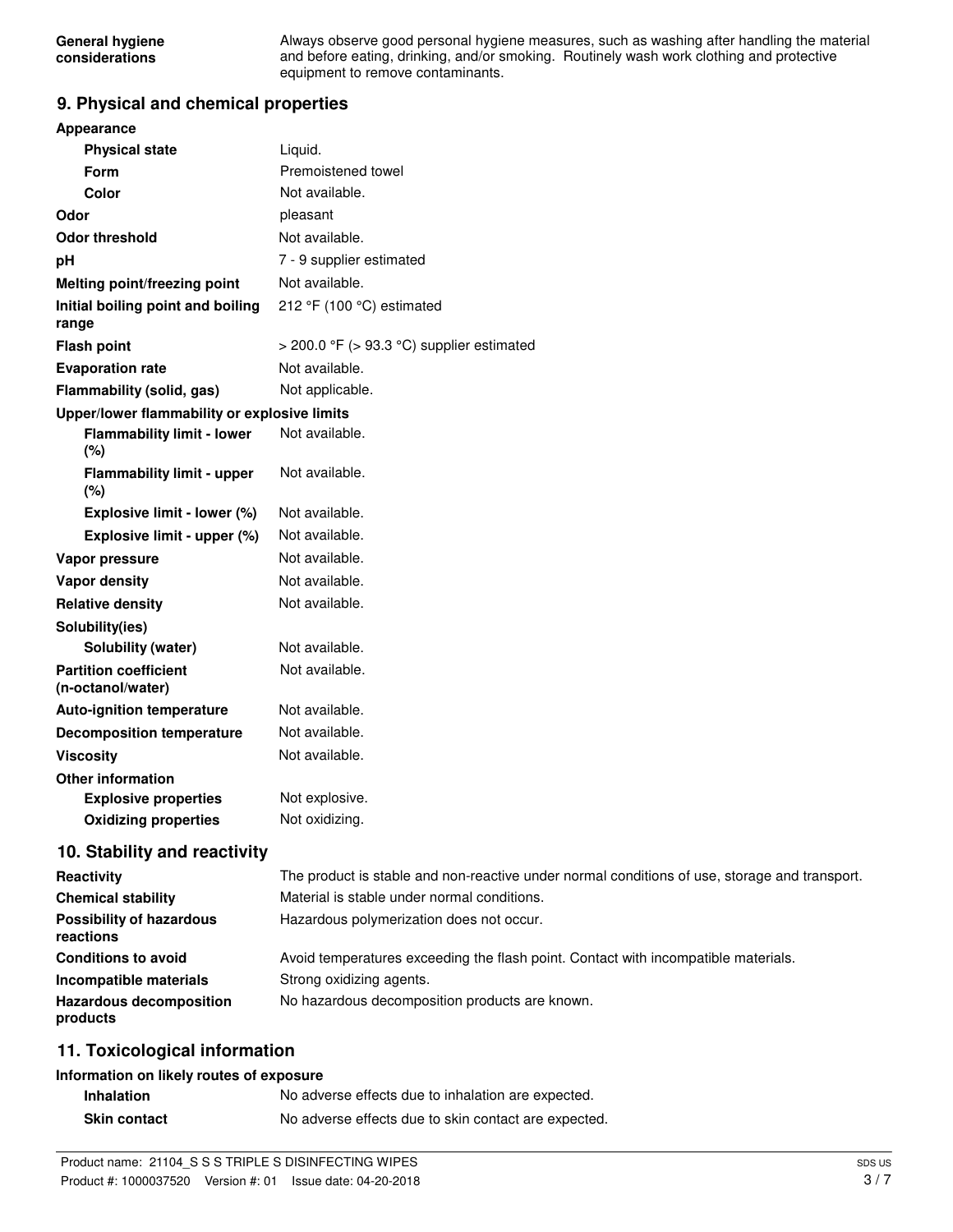| Eye contact                                                                        | Direct contact with eyes may cause temporary irritation.                                                            |                                                                              |                             |
|------------------------------------------------------------------------------------|---------------------------------------------------------------------------------------------------------------------|------------------------------------------------------------------------------|-----------------------------|
| Ingestion                                                                          | Expected to be a low ingestion hazard.                                                                              |                                                                              |                             |
| Symptoms related to the<br>physical, chemical and<br>toxicological characteristics | Direct contact with eyes may cause temporary irritation.                                                            |                                                                              |                             |
| Information on toxicological effects                                               |                                                                                                                     |                                                                              |                             |
| <b>Acute toxicity</b>                                                              |                                                                                                                     |                                                                              |                             |
| <b>Components</b>                                                                  | <b>Species</b>                                                                                                      |                                                                              | <b>Test Results</b>         |
| Didecyldimethylammonium Chloride (CAS 7173-51-5)                                   |                                                                                                                     |                                                                              |                             |
| <b>Acute</b>                                                                       |                                                                                                                     |                                                                              |                             |
| Dermal                                                                             |                                                                                                                     |                                                                              |                             |
| LD50                                                                               | Rat                                                                                                                 |                                                                              | $> 1000$ mg/kg              |
| Oral                                                                               |                                                                                                                     |                                                                              |                             |
| LD50                                                                               | Rat                                                                                                                 |                                                                              | 329 mg/kg                   |
|                                                                                    |                                                                                                                     | * Estimates for product may be based on additional component data not shown. |                             |
| <b>Skin corrosion/irritation</b>                                                   |                                                                                                                     | Prolonged skin contact may cause temporary irritation.                       |                             |
| Serious eye damage/eye                                                             |                                                                                                                     | Direct contact with eyes may cause temporary irritation.                     |                             |
| <i>irritation</i>                                                                  |                                                                                                                     |                                                                              |                             |
| Respiratory or skin sensitization                                                  |                                                                                                                     |                                                                              |                             |
| <b>Respiratory sensitization</b>                                                   | Not a respiratory sensitizer.                                                                                       |                                                                              |                             |
| <b>Skin sensitization</b>                                                          | This product is not expected to cause skin sensitization.                                                           |                                                                              |                             |
| Germ cell mutagenicity                                                             | No data available to indicate product or any components present at greater than 0.1% are<br>mutagenic or genotoxic. |                                                                              |                             |
| Carcinogenicity                                                                    | This product is not considered to be a carcinogen by IARC, ACGIH, NTP, or OSHA.                                     |                                                                              |                             |
| IARC Monographs. Overall Evaluation of Carcinogenicity                             |                                                                                                                     |                                                                              |                             |
| Not listed.                                                                        |                                                                                                                     |                                                                              |                             |
| OSHA Specifically Regulated Substances (29 CFR 1910.1001-1050)                     |                                                                                                                     |                                                                              |                             |
| Not regulated.<br>US. National Toxicology Program (NTP) Report on Carcinogens      |                                                                                                                     |                                                                              |                             |
| Not listed.                                                                        |                                                                                                                     |                                                                              |                             |
| <b>Reproductive toxicity</b>                                                       | This product is not expected to cause reproductive or developmental effects.                                        |                                                                              |                             |
| Specific target organ toxicity -                                                   | Not classified.                                                                                                     |                                                                              |                             |
| single exposure                                                                    |                                                                                                                     |                                                                              |                             |
| Specific target organ toxicity -                                                   | Not classified.                                                                                                     |                                                                              |                             |
| repeated exposure                                                                  |                                                                                                                     |                                                                              |                             |
| <b>Aspiration hazard</b>                                                           | Not an aspiration hazard.                                                                                           |                                                                              |                             |
| 12. Ecological information                                                         |                                                                                                                     |                                                                              |                             |
| <b>Ecotoxicity</b>                                                                 |                                                                                                                     | Very toxic to aquatic life with long lasting effects.                        |                             |
| <b>Components</b>                                                                  |                                                                                                                     | <b>Species</b>                                                               | <b>Test Results</b>         |
| Didecyldimethylammonium Chloride (CAS 7173-51-5)                                   |                                                                                                                     |                                                                              |                             |
| <b>Aquatic</b>                                                                     |                                                                                                                     |                                                                              |                             |
| Fish                                                                               | LC50                                                                                                                | White sturgeon (Acipenser<br>transmontanus)                                  | 0.001 - 0.01 mg/l, 96 hours |
|                                                                                    |                                                                                                                     |                                                                              |                             |
|                                                                                    |                                                                                                                     | * Estimates for product may be based on additional component data not shown. |                             |
| Persistence and degradability                                                      |                                                                                                                     | No data is available on the degradability of this product.                   |                             |
| <b>Bioaccumulative potential</b>                                                   | No data available.                                                                                                  |                                                                              |                             |
| <b>Mobility in soil</b>                                                            | No data available.                                                                                                  |                                                                              |                             |
|                                                                                    |                                                                                                                     |                                                                              |                             |

**Other adverse effects** No other adverse environmental effects (e.g. ozone depletion, photochemical ozone creation potential, endocrine disruption, global warming potential) are expected from this component.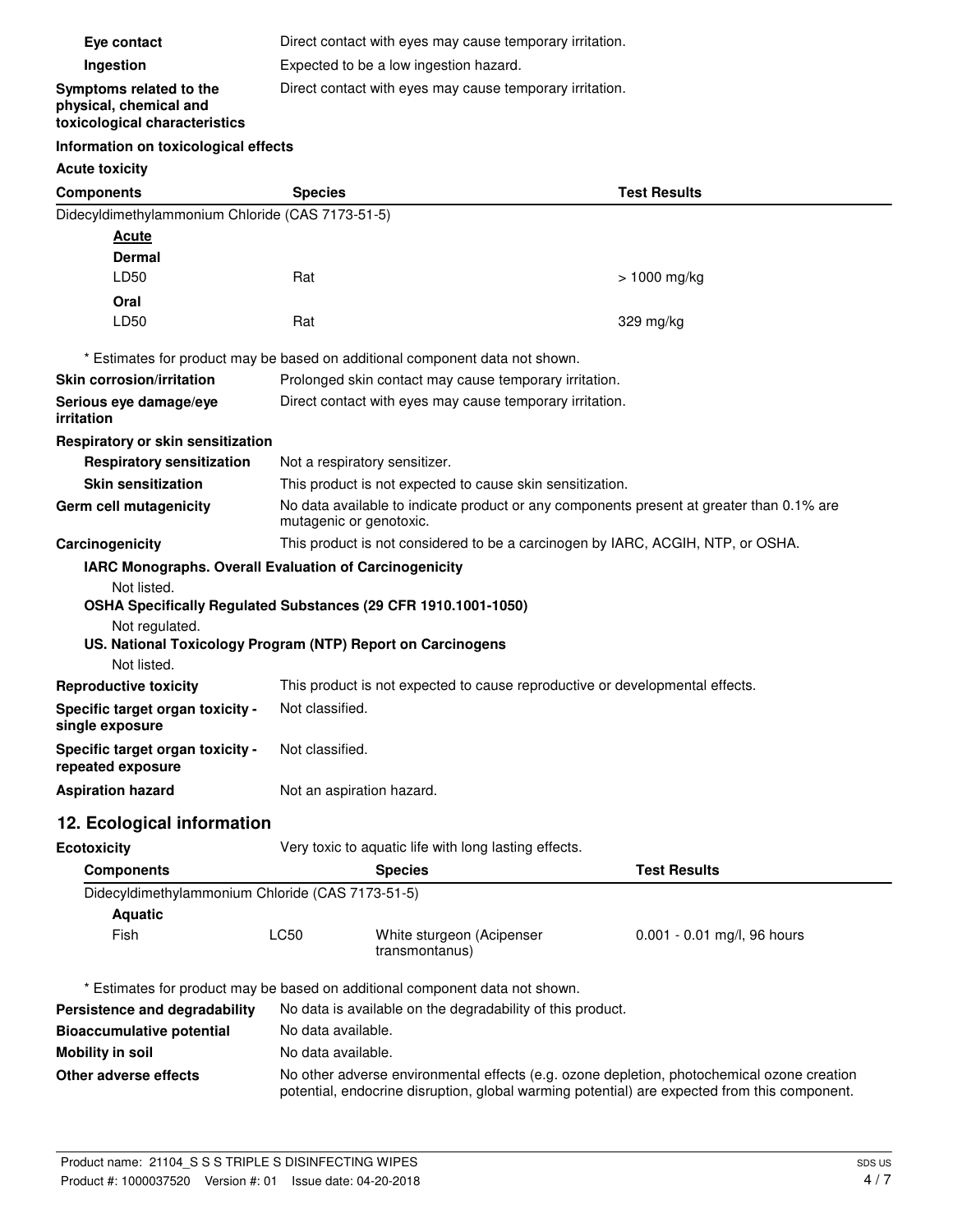# **13. Disposal considerations**

| <b>Disposal instructions</b>             | Collect and reclaim or dispose in sealed containers at licensed waste disposal site. Do not allow<br>this material to drain into sewers/water supplies. Do not contaminate ponds, waterways or ditches<br>with chemical or used container. Dispose of contents/container in accordance with<br>local/regional/national/international regulations. |
|------------------------------------------|---------------------------------------------------------------------------------------------------------------------------------------------------------------------------------------------------------------------------------------------------------------------------------------------------------------------------------------------------|
| Local disposal regulations               | Dispose in accordance with all applicable regulations.                                                                                                                                                                                                                                                                                            |
| Hazardous waste code                     | The waste code should be assigned in discussion between the user, the producer and the waste<br>disposal company.                                                                                                                                                                                                                                 |
| Waste from residues / unused<br>products | Dispose of in accordance with local regulations. Empty containers or liners may retain some<br>product residues. This material and its container must be disposed of in a safe manner (see:<br>Disposal instructions).                                                                                                                            |
| <b>Contaminated packaging</b>            | Since emptied containers may retain product residue, follow label warnings even after container is<br>emptied. Empty containers should be taken to an approved waste handling site for recycling or<br>disposal.                                                                                                                                  |

# **14. Transport information**

| <b>DOT</b>                                                     |                                                                                                      |  |  |
|----------------------------------------------------------------|------------------------------------------------------------------------------------------------------|--|--|
| <b>UN number</b>                                               | <b>UN3082</b>                                                                                        |  |  |
| UN proper shipping name                                        | Environmentally hazardous substances, liquid, n.o.s. (Didecyldimethylammonium Chloride)              |  |  |
| <b>Transport hazard class(es)</b>                              |                                                                                                      |  |  |
| <b>Class</b>                                                   | 9                                                                                                    |  |  |
| <b>Subsidiary risk</b>                                         | $\overline{a}$                                                                                       |  |  |
| Label(s)                                                       | 9                                                                                                    |  |  |
| Packing group                                                  | Ш                                                                                                    |  |  |
| Special precautions for user Not available.                    |                                                                                                      |  |  |
| <b>Special provisions</b>                                      | 8, 146, 335, IB3, T4, TP1, TP29                                                                      |  |  |
| <b>Packaging exceptions</b>                                    | 155                                                                                                  |  |  |
| Packaging non bulk                                             | 203                                                                                                  |  |  |
| Packaging bulk                                                 | 241                                                                                                  |  |  |
| <b>IATA</b>                                                    |                                                                                                      |  |  |
| <b>UN number</b>                                               | <b>UN3082</b>                                                                                        |  |  |
| UN proper shipping name                                        | Environmentally hazardous substance, liquid, n.o.s. (Didecyldimethylammonium Chloride)               |  |  |
| <b>Transport hazard class(es)</b>                              |                                                                                                      |  |  |
| <b>Class</b>                                                   | 9                                                                                                    |  |  |
| <b>Subsidiary risk</b>                                         | $\overline{\phantom{a}}$                                                                             |  |  |
| Label(s)                                                       | 9                                                                                                    |  |  |
| Packing group                                                  | Ш                                                                                                    |  |  |
| <b>Environmental hazards</b>                                   | Yes                                                                                                  |  |  |
| <b>ERG Code</b>                                                | 9L                                                                                                   |  |  |
|                                                                | Special precautions for user Read safety instructions, SDS and emergency procedures before handling. |  |  |
| <b>Other information</b>                                       |                                                                                                      |  |  |
| Passenger and cargo                                            | Allowed with restrictions.                                                                           |  |  |
| aircraft                                                       |                                                                                                      |  |  |
| Cargo aircraft only                                            | Allowed with restrictions.                                                                           |  |  |
| <b>IMDG</b>                                                    |                                                                                                      |  |  |
| <b>UN number</b>                                               | UN3082                                                                                               |  |  |
| UN proper shipping name                                        | ENVIRONMENTALLY HAZARDOUS SUBSTANCE, LIQUID, N.O.S. (Didecyldimethylammonium<br>Chloride)            |  |  |
| <b>Transport hazard class(es)</b>                              |                                                                                                      |  |  |
| <b>Class</b>                                                   | 9                                                                                                    |  |  |
| <b>Subsidiary risk</b>                                         |                                                                                                      |  |  |
| Label(s)                                                       | 9                                                                                                    |  |  |
| Packing group                                                  | Ш                                                                                                    |  |  |
| <b>Environmental hazards</b>                                   |                                                                                                      |  |  |
| <b>Marine pollutant</b>                                        | Yes                                                                                                  |  |  |
| EmS                                                            | F-A, S-F                                                                                             |  |  |
|                                                                | Special precautions for user Read safety instructions, SDS and emergency procedures before handling. |  |  |
| Transport in bulk according to<br>Annex II of MARPOL 73/78 and | Not established.                                                                                     |  |  |
| the IBC Code                                                   |                                                                                                      |  |  |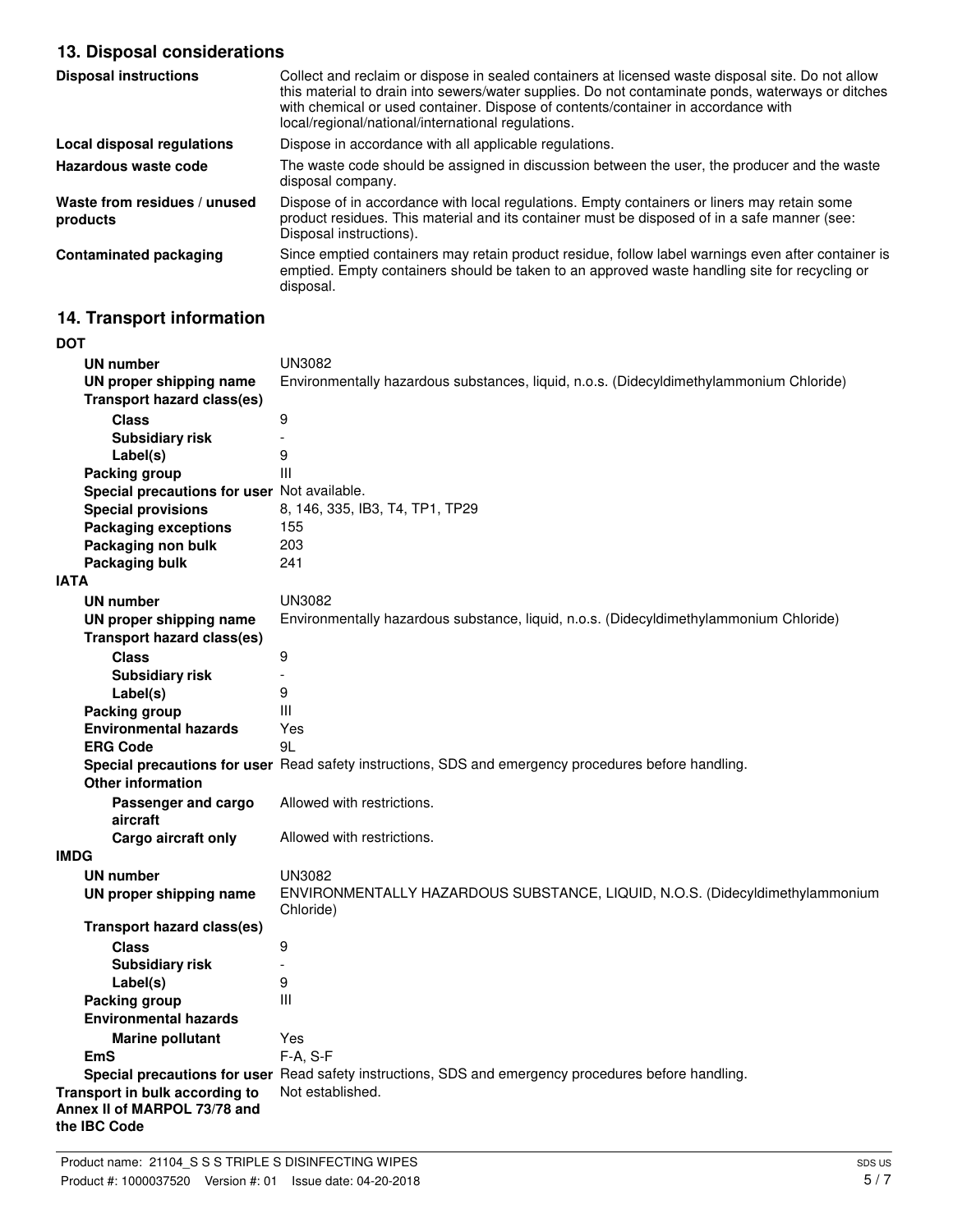#### **DOT; IATA; IMDG**



**Marine pollutant**



**General information** IMDG Regulated Marine Pollutant.

# **15. Regulatory information**

**US federal regulations**

This product is a "Hazardous Chemical" as defined by the OSHA Hazard Communication Standard, 29 CFR 1910.1200.

## **TSCA Section 12(b) Export Notification (40 CFR 707, Subpt. D)**

Not regulated.

**CERCLA Hazardous Substance List (40 CFR 302.4)**

Not listed.

#### **SARA 304 Emergency release notification**

Not regulated.

#### **OSHA Specifically Regulated Substances (29 CFR 1910.1001-1050)**

Not regulated.

**Hazard categories**

#### **Superfund Amendments and Reauthorization Act of 1986 (SARA)**

Immediate Hazard - No Delayed Hazard - No Fire Hazard - No Pressure Hazard - No Reactivity Hazard - No

#### **SARA 302 Extremely hazardous substance**

Not listed.

**SARA 311/312 Hazardous** No

**chemical**

**SARA 313 (TRI reporting)** Not regulated.

#### **Other federal regulations**

**Clean Air Act (CAA) Section 112 Hazardous Air Pollutants (HAPs) List** Not regulated.

**Clean Air Act (CAA) Section 112(r) Accidental Release Prevention (40 CFR 68.130)**

Not regulated.

| <b>Safe Drinking Water Act</b> | Not regulated. |
|--------------------------------|----------------|
| (SDWA)                         |                |

This chemical is a pesticide product registered by the United States Environmental Protection Agency and is subject to certain labeling requirements under federal pesticide law. These requirements differ from the classification criteria and hazard information required for safety data sheets (SDS), and for workplace labels of non-pesticide chemicals. The pesticide label also includes other important information, including directions for use. **FIFRA Information**